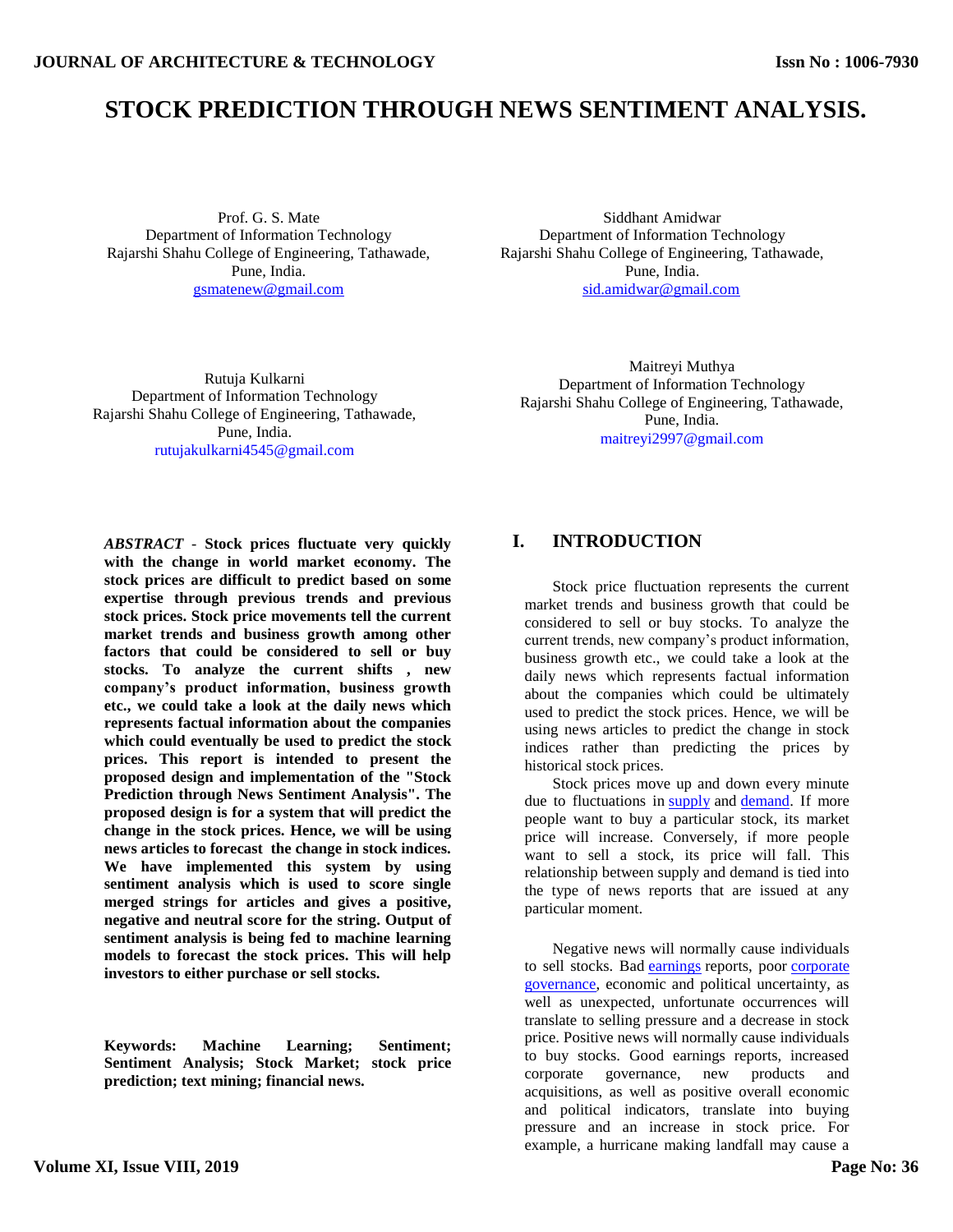drop in utility stocks. Meanwhile, depending on the severity of the storm, insurance stocks could also take a hit on the news (or even climb higher if the expected damage is projected to be moderate). But it's difficult, if not impossible, to capitalize on news.

 The impact of new information on a stock depends on how unexpected the news is. This is because the market is always building future expectations into prices. For example, if a company comes out with better-than-expected profits, the stock's price will likely jump. But, if that same profit was expected by a majority of investors, the stock's price will likely remain the same as the profit would have already been factored into the stock price. Thus, it's unexpected news – not just any news – that helps drive prices in both directions.

Sentiment analysis is used to extract opinion and remarks of users by classifying them as positive, negative and natural sentiment. Although there are a number of definitions about sentiment analysis in the literature, but in simple terms sentiment analysis is a technique used to extract intelligent information based on the person's opinion from raw data available on the internet. In this definition, the term opinion means a person"s perspective about an object or issue; it can be positive as well as negative depending upon the type of sentiment.

The New York Stock Exchange is an American [stock exchange](https://en.wikipedia.org/wiki/Stock_exchange) which is the [world's](https://en.wikipedia.org/wiki/List_of_stock_exchanges)  [largest stock exchange](https://en.wikipedia.org/wiki/List_of_stock_exchanges) by [market capitalization](https://en.wikipedia.org/wiki/Market_capitalization) of its listed companies. The NYSE is owned by [Intercontinental Exchange,](https://en.wikipedia.org/wiki/Intercontinental_Exchange) an American holding company that it also lists. There is high risk involved for investors because of more complexity of the stock market. The [NASDAQ](https://en.wikipedia.org/wiki/Nasdaq_Composite)  [Composite,](https://en.wikipedia.org/wiki/Nasdaq_Composite) [Dow Jones Industrial Average,](https://en.wikipedia.org/wiki/Dow_Jones_Industrial_Average) and [S&P 500](https://en.wikipedia.org/wiki/S%26P_500) are three such prominent market indices that function within the US stock market. These three market indexes represent the stocks for NYSE (New York Stock Exchange). So there is a need to predict the stock market status for investors by using these three most important indicators that are [NASDAQ Composite,](https://en.wikipedia.org/wiki/Nasdaq_Composite) [Dow](https://en.wikipedia.org/wiki/Dow_Jones_Industrial_Average)  [Jones Industrial Average,](https://en.wikipedia.org/wiki/Dow_Jones_Industrial_Average) and [S&P 500.](https://en.wikipedia.org/wiki/S%26P_500)

This project is intended to present the proposed design and implementation of the "Stock Prediction through News Sentiment Analysis". Here we will be using news articles to predict the change in stock indices. By using sentiment analysis which is used to score single merged strings for articles and gives a positive, negative

**Volume XI, Issue VIII, 2019**

and neutral score for the string. Output is being fed to machine learning models to predict the stock prices which will help investors to either purchase or sell stocks.

## **II. LITERATURE REVIEW**

- 1) Shashank Tiwari ; Akshay Bharadwaj ; Sudha Gupta," Stock Price Prediction Using Data Analytics" [,2017 International Conference on](https://ieeexplore.ieee.org/xpl/mostRecentIssue.jsp?punumber=8308484)  [Advances in Computing, Communication and](https://ieeexplore.ieee.org/xpl/mostRecentIssue.jsp?punumber=8308484)  [Control \(ICAC3\),](https://ieeexplore.ieee.org/xpl/mostRecentIssue.jsp?punumber=8308484)Year: 2017,Mumbai, India.
- In this paper we have understood that the author proposes use of Data analytics to be used in assist with investors for making right financial prediction so that right decision on investment can be taken by Investors. Two platforms are used for operation: Python and R. various techniques like Arima, Holt winters, Neural networks (Feed forward and Multi-layer perceptron), linear regression and time series are implemented to forecast the opening index price performance in R.9 years of data is used. The accuracy was calculated using 2-3 years. The least amount of mean absolute percentage error that we got is1.81598342% for feed forward neural network using actual raw data as it is and the maximum error is 11.32847594% which is obtained using linear model with polynomial trend. The result obtained was the opening price of the stock and that too was average for a full month. So an improvement in this system can be achieved by forecasting the opening price of each day.
- 2) Ashish Sharma ; Dinesh Bhuriya ; Upendra Singh," Survey of stock market prediction using machine learning approach", 2017 International conference of Electronics, [Communication and Aerospace Technology](https://ieeexplore.ieee.org/xpl/mostRecentIssue.jsp?punumber=8168799)  [\(ICECA\),](https://ieeexplore.ieee.org/xpl/mostRecentIssue.jsp?punumber=8168799)Year: 2017 , Volume: 2,Coimbatore, India.
- In this paper there is a well-known efficient regression approach to predict the stock market price from stock market data based. If stock market rises, then countries economic growth would be high. If stock market falls, then countries economic growth would be down. In other words, we can say that stock market and country growth is tightly bounded with the performance of stock market brokers and investors for investing money in the stock market. The prediction plays a very important role in stock market business which is very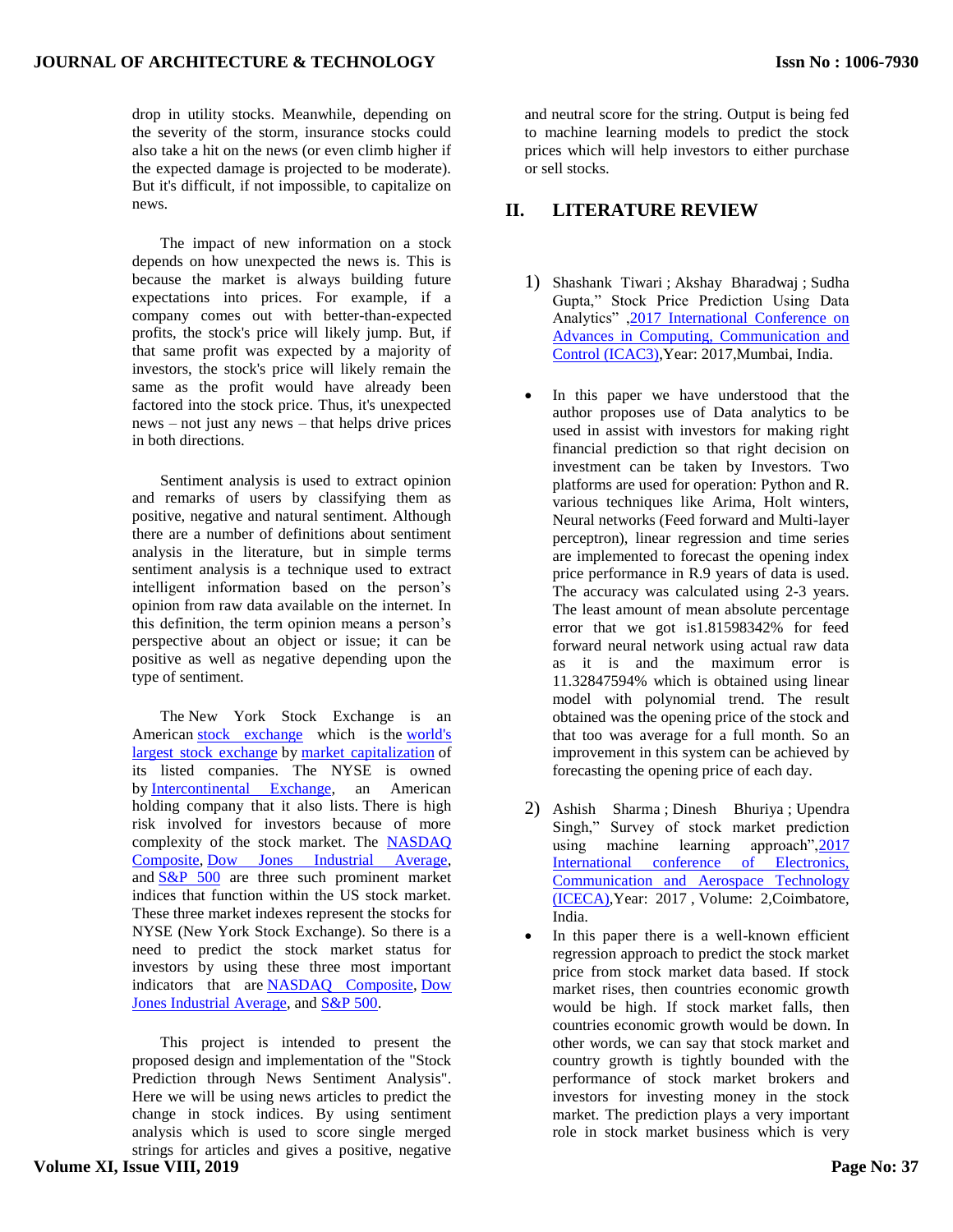complicated and challenging process due to dynamic nature of the stock market.

3) [Vaanchitha Kalyanaraman](https://ieeexplore.ieee.org/search/searchresult.jsp?searchWithin=%22First%20Name%22:%22Vaanchitha%22&searchWithin=%22Last%20Name%22:%22Kalyanaraman%22&newsearch=true&sortType=newest) ; [Sarah](https://ieeexplore.ieee.org/search/searchresult.jsp?searchWithin=%22First%20Name%22:%22Sarah%22&searchWithin=%22Last%20Name%22:%22Kazi%22&newsearch=true&sortType=newest)  [Kazi](https://ieeexplore.ieee.org/search/searchresult.jsp?searchWithin=%22First%20Name%22:%22Sarah%22&searchWithin=%22Last%20Name%22:%22Kazi%22&newsearch=true&sortType=newest); [Rohan Tondulkar](https://ieeexplore.ieee.org/search/searchresult.jsp?searchWithin=%22First%20Name%22:%22Rohan%22&searchWithin=%22Last%20Name%22:%22Tondulkar%22&newsearch=true&sortType=newest); [SangeetaOswal](https://ieeexplore.ieee.org/search/searchresult.jsp?searchWithin=%22First%20Name%22:%22Sangeeta%22&searchWithin=%22Last%20Name%22:%22Oswal%22&newsearch=true&sortType=newest) "Sentiment Analysis on News Articles for Stocks" 2014 [IEEE 8th Asia Modelling](https://ieeexplore.ieee.org/xpl/mostRecentIssue.jsp?punumber=7078817)  [Symposium,](https://ieeexplore.ieee.org/xpl/mostRecentIssue.jsp?punumber=7078817) Taipei, Taiwan. In this paper there is a sentiment analysis on news articles to see its effect on stock prices.

Dataset was from Bing API which gave links to news articles about a specific company. There is a specialized sentiment dictionary only meant to analyze stock articles. Two different machine learning algorithms were applied to the dataset and the accuracy of the two was compared. There is a comparison of predicted results with the actual change in the stock prices on the market.

- 4) **[Yauheniya Shynkevich](https://ieeexplore.ieee.org/search/searchresult.jsp?searchWithin=%22First%20Name%22:%22Yauheniya%22&searchWithin=%22Last%20Name%22:%22Shynkevich%22&newsearch=true&sortType=newest) ; [T.M.](https://ieeexplore.ieee.org/search/searchresult.jsp?searchWithin=%22First%20Name%22:%22T.M.%22&searchWithin=%22Last%20Name%22:%22McGinnity%22&newsearch=true&sortType=newest)  [McGinnity](https://ieeexplore.ieee.org/search/searchresult.jsp?searchWithin=%22First%20Name%22:%22T.M.%22&searchWithin=%22Last%20Name%22:%22McGinnity%22&newsearch=true&sortType=newest) ; [Sonya Coleman](https://ieeexplore.ieee.org/search/searchresult.jsp?searchWithin=%22First%20Name%22:%22Sonya%22&searchWithin=%22Last%20Name%22:%22Coleman%22&newsearch=true&sortType=newest) ; [Ammar](https://ieeexplore.ieee.org/search/searchresult.jsp?searchWithin=%22First%20Name%22:%22Ammar%22&searchWithin=%22Last%20Name%22:%22Belatreche%22&newsearch=true&sortType=newest)  [Belatreche,](https://ieeexplore.ieee.org/search/searchresult.jsp?searchWithin=%22First%20Name%22:%22Ammar%22&searchWithin=%22Last%20Name%22:%22Belatreche%22&newsearch=true&sortType=newest)"**Stock price prediction based on stock-specific news articles**" [2015 IEEE](https://ieeexplore.ieee.org/xpl/mostRecentIssue.jsp?punumber=7256526)  [International Joint Conference on Neural](https://ieeexplore.ieee.org/xpl/mostRecentIssue.jsp?punumber=7256526)  [Networks \(IJCNN\)](https://ieeexplore.ieee.org/xpl/mostRecentIssue.jsp?punumber=7256526)**Killarney, Ireland.
- This paper uses the multiple kernel learning technique to effectively combine information extracted from stock-specific and subindustry-specific news articles for prediction of an upcoming price movement. News articles are divided into these two categories based on their relevance to a targeted stock and analyzed by separate kernels. The experimental results show that utilizing two categories of news improves the prediction accuracy in comparison with methods based on a single news category.
- 5) [Sunil Kumar Khatri](https://ieeexplore.ieee.org/search/searchresult.jsp?searchWithin=%22First%20Name%22:%22Sunil%20Kumar%22&searchWithin=%22Last%20Name%22:%22Khatri%22&newsearch=true&sortType=newest) ; [Ayush Srivastava](https://ieeexplore.ieee.org/search/searchresult.jsp?searchWithin=%22First%20Name%22:%22Ayush%22&searchWithin=%22Last%20Name%22:%22Srivastava%22&newsearch=true&sortType=newest) "Using Sentimental Analysis in Prediction of Stock Market Investment", [2016 5th](https://ieeexplore.ieee.org/xpl/mostRecentIssue.jsp?punumber=7777622)  [International Conference on Reliability,](https://ieeexplore.ieee.org/xpl/mostRecentIssue.jsp?punumber=7777622)  [Infocom Technologies and Optimization](https://ieeexplore.ieee.org/xpl/mostRecentIssue.jsp?punumber=7777622)  [\(Trends and Future Directions\)](https://ieeexplore.ieee.org/xpl/mostRecentIssue.jsp?punumber=7777622)  [\(ICRITO\),](https://ieeexplore.ieee.org/xpl/mostRecentIssue.jsp?punumber=7777622)Noida, India.
- There is a analysis on sentiments collected from yahoo. They have trained the artificial neural network with the results and stock prices of five top I.T. companies to predict the return of investment for the future day. The network is being trained using 75% of data and 15 % of data is used for testing purpose while remaining 10% of data is used for validation.

## **PROPOSEDSYSTEM**

- Data is gathered from news as well as stock indices. News data is collected from NY Times and stock indices are collected from Yahoo finance website.
- The data which is gathered is then processed where article filtering is done from which only useful articles are taken.
- These articles are then merged with the stock indices to form a single string. This single string is then merged with the appropriate date. Sentiment analysis's is performed to get



e

ehavior of the string through natural language processing.

 Output of the string is then fed to the machine learning model to get the predicted output.

#### **Figure 1: Block Diagram**

#### **III. MODULES**

- Data Gathering
- Two types of data are gathered which are stock indices and news data.
- Data of stock indices are collected from Yahoo finance website.
- News data are not easily available on the Internet for public use. The best openly available data which could be appropriately used in stock prediction is from the NY Times Archive API.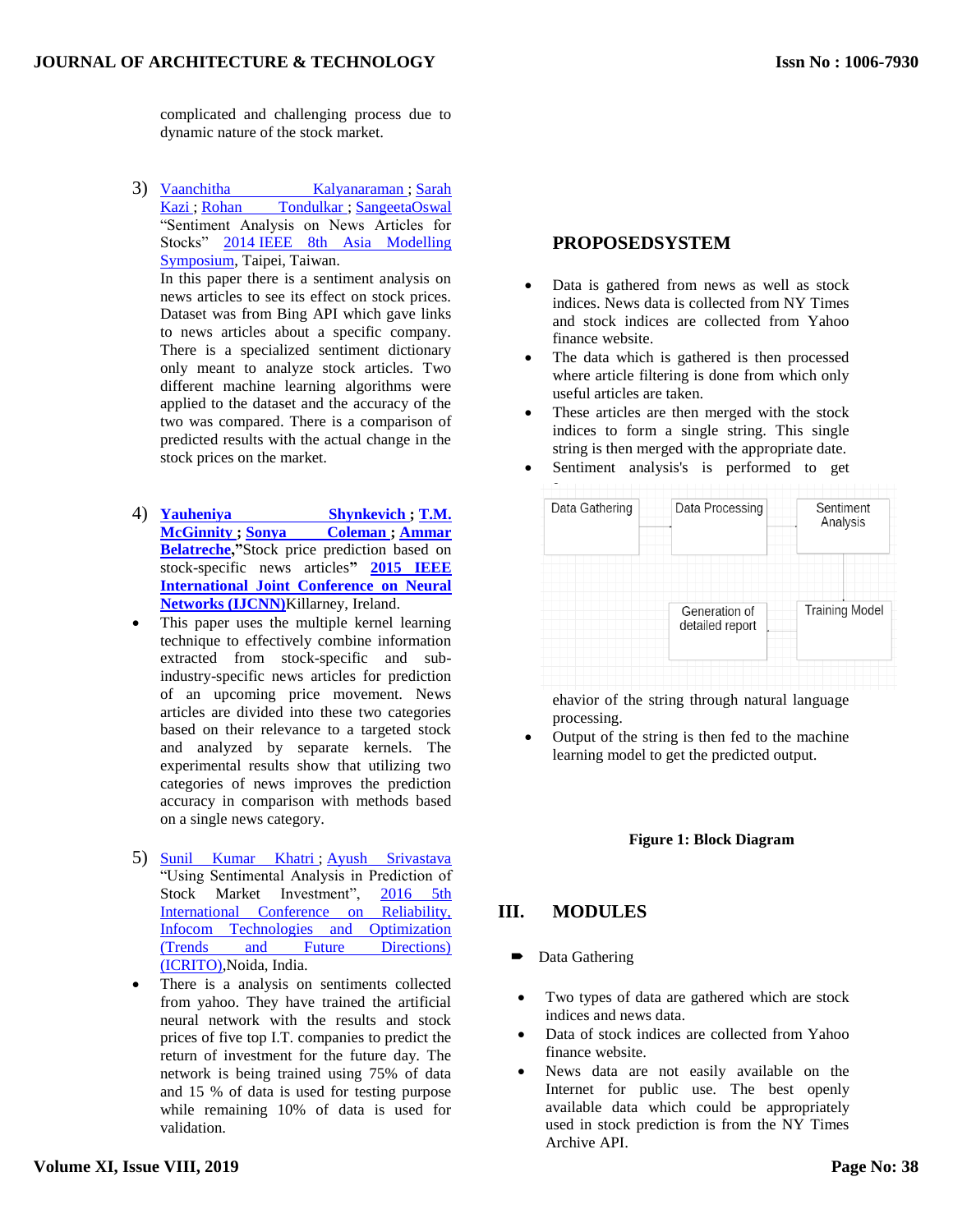- Data Processing
- Articles collected from the NY Times archive API contain the data in the form of categories represented by sections. Some of the sections contains some irrelevant categories of articles, which are not related to stocks at all, such as Biography, Obituary, and Schedule etc. Therefore, we have removed those kinds of articles from the lists. Article sections that are kept at the end for sentiment analysis are as follows: 'Business', 'National', 'World', 'Politics', 'Opinion', 'Tech', 'Science', 'Health' and "Foreign'.
- After filtering out the relevant articles, a single string was formed from concatenating all the articles headlines for a single day. After getting the single string for a day, it was merged with appropriate date.
- Sentiment Analysis
- The Natural Language Toolkit (NLTK) package in python is most widely used for sentiment analysis for classifying emotions or behavior through natural language processing.
- It is used to score single merged strings for articles and gives a positive, negative and neutral score of the string.
- Training Model
	- Output of sentiment analysis is being fed to the machine learning model to predict the stock prices.

#### **IV. EXPERIMENTAL VALUES**

|              | <b>SPIRITS</b> | <b>A RIVE RIVE</b> | <b>BUT OR RING IN STREET OF REAL</b> |
|--------------|----------------|--------------------|--------------------------------------|
| 2015-02.json | 49 bytes       | Plain Text         | 12-Dec-2018 at 10:25 AM              |
| 2015-01.json | 49 bytes       | Plain Text         | 12-Dec-2018 at 10:25 AM              |
| 2016-12.json | 49 bytes       | Plain Text         | 12-Dec-2018 at 10:25 AM              |
| 2016-11.json | 49 bytes       | Plain Text         | 12-Dec-2018 at 10:25 AM              |
| 2016-10.json | 13.4 MB        | Plain Text         | 12-Dec-2018 at 10:25 AM              |
| 2016-09.json | 13.6 MB        | Plain Text         | 12-Dec-2018 at 10:25 AM              |
| 2016-08.json | 12.4 MB        | Plain Text         | 12-Dec-2018 at 10:25 AM              |
| 2016-07.json | 14.1 MB        | Plain Text         | 12-Dec-2018 at 10:25 AM              |
| 2016-06.json | 15.1 MB        | Plain Text         | 12-Dec-2018 at 10:25 AM              |
| 2016-05.json | 15.3 MB        | Plain Text         | 12-Dec-2018 at 10:25 AM              |
| 2016-04.json | 14.9 MB        | Plain Text         | 12-Dec-2018 at 10:25 AM              |
| 2016-03.json | 16.5 MB        | Plain Text         | 12-Dec-2018 at 10:25 AM              |
| 2016-02.json | <b>16 MB</b>   | Plain Text         | 12-Dec-2018 at 10:25 AM              |
| 2016-01.json | 16.9 MB        | Plain Text         | 12-Dec-2018 at 10:25 AM              |
| 2017-12.json | 50.5 MB        | Plain Text         | 12-Dec-2018 at 10:25 AM              |
| 2017-11.json | 45.7 MB        | Plain Text         | 12-Dec-2018 at 10:25 AM              |
| 2017-10.json | 14.6 MB        | Plain Text         | 12-Dec-2018 at 10:25 AM              |
| 2017-09.json | 13.3 MB        | Plain Text         | 12-Dec-2018 at 10:25 AM              |
| 2017-08.json | 12.6 MB        | Plain Text         | 12-Dec-2018 at 10:25 AM              |
| 2017-07.json | 11.1 MB        | Plain Text         | 12-Dec-2018 at 10:25 AM              |
| 2017-06.json | 12.3 MB        | Plain Text         | 12-Dec-2018 at 10:25 AM              |
| 2017-05.json | 12.1 MR        | Plain Text         | 12-Dec-2018 at 10:25 AM              |
| 2017-04.json | 11.4 MB        | Plain Text         | 12-Dec-2018 at 10:25 AM              |
| 2017-03.json | 12.8 MB        | Plain Text         | 12-Dec-2018 at 10:25 AM              |
| 2017-02.json | <b>12 MB</b>   | Plain Text         | 12-Dec-2018 at 10:25 AM              |
| 2017-01.json | 11.7 MB        | Plain Text         | 12-Dec-2018 at 10:25 AM              |
| 2018-12.json | 106.6 MB       | Plain Toxt         | 12-Dec-2018 at 10:25 AM              |
| 2018-11.json | 97.3 MB        | Plain Text         | 12-Dec-2018 at 10:25 AM              |
| 2018-10.json | 106.1 MB       | Plain Text         | 12-Dec-2018 at 10:25 AM              |
| 2018-09.json | 100.8 MB       | Plain Text         | 12-Dec-2018 at 10:25 AM              |
| 2018-08. son | 95.6 MB        | Plain Text         | 12-Dec-2018 at 10:25 AM              |
| 2018-07.json | 93.8 MB        | Plain Text         | 12-Dec-2018 at 10:25 AM              |
| 2018-06.json | 104 MB         | Plain Text         | 12-Dec-2018 at 10:25 AM              |
| 2018-05.json | 104.9 MB       | Plain Text         | 12-Dec-2018 at 10:25 AM              |
| 2018-04.json | 95.4 MB        | Plain Text         | 12-Dec-2018 at 10:25 AM              |
| 2018-03.json | 102.6 MB       | Plain Text         | 12-Dec-2018 at 10:25 AM              |
| 2018-02.ison | 92.5 MB        | Plain Text         | 12-Dec-2018 at 10:25 AM              |
| 2018-01.ison | 96.8 MB        | Plain Text         | 12-Dec-2018 at 10:25 AM              |
|              |                |                    |                                      |

**Figure 2: Data Collection**



 **Figure 3: Data Set** 

# **V. FUTURE SCOPE**

We can include real time data for our system which will help people to predict in stocks. By doing this people will exactly know when to invest and when to sell. This will also tell us the growth of the company.

We would like to extend this research by adding more company"s data and check the prediction accuracy. For those companies where availability of financial news is a challenge, we would be using twitter data for similar analysis.

# **VI. CONCLUSION**

Finding future trend for a stock is a crucial task because stock trends depend on number of actors. We assumed that news articles and stock price are related to each other. And, news may have capacity to fluctuate stock trend. So, we thoroughly studied this relationship and concluded that stock trend can be predicted using news articles and previous price history.

In order to invest money in stock market for purchasing the shares it is very essential for the investors to predict the stock market condition.

If the news is positive, then we can state that this news impact is good in the market, so more chances of stock price go high. And if the news is negative, then it may impact the stock price to go down in trend.